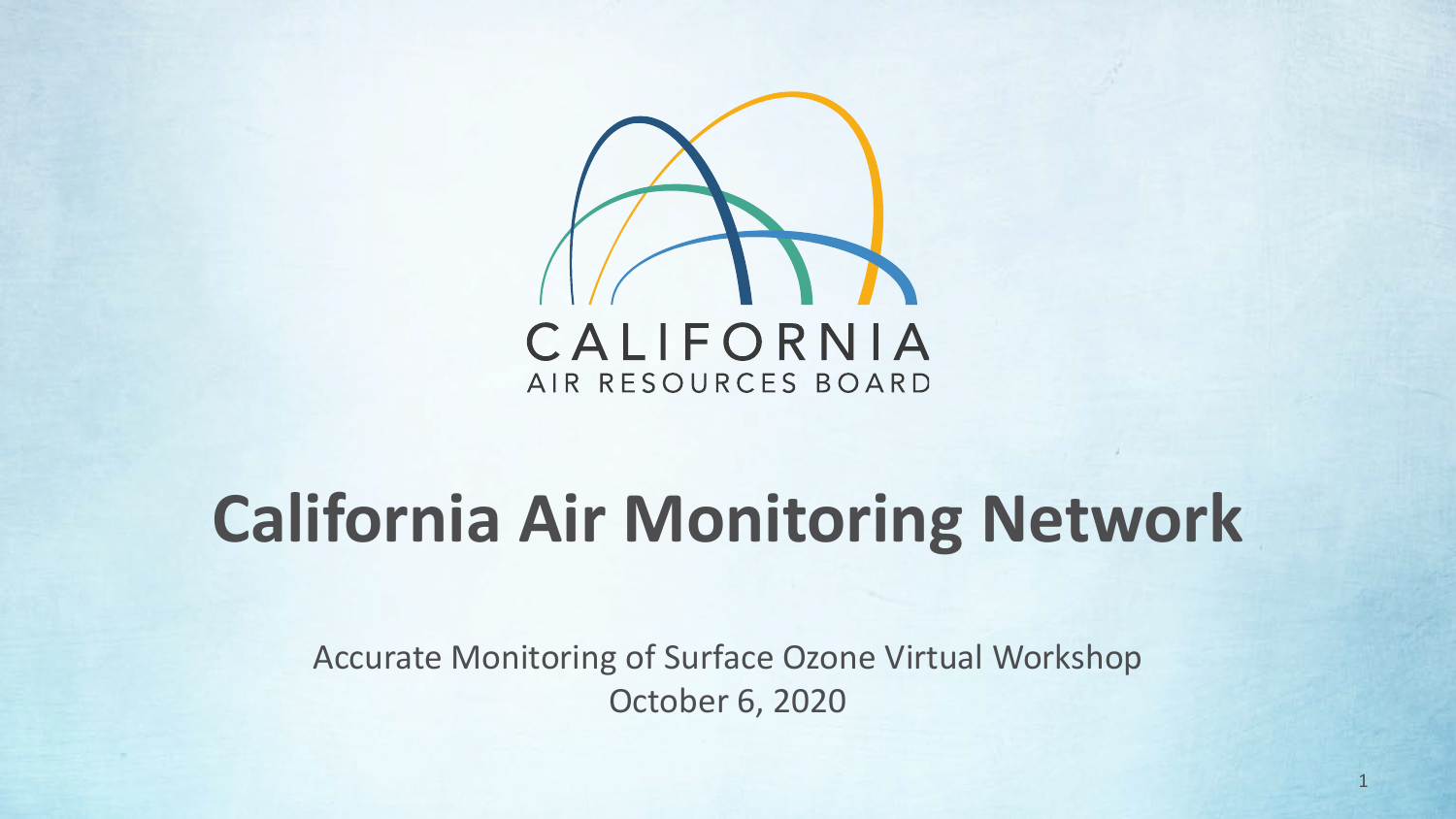### **Speaker Biography** Quality Assurance Officer



at California Air Resources Board Monitoring & Laboratory Division, Standards Laboratory, Sacramento, California

Oversee laboratory functions. Operation of SRP and verification of photometers and other air monitoring equipment. Ensure NIST traceability



Over a decade in air pollution research at University of Davis, California



Develop, maintain and monitor performance data quality systems to ensure compliance with regulations

**Monitoring & Laboratory Louise Sorensen Standards Laboratory Division (Task Group 2)**

CARB



Certificate from NIST in Fundamentals of Metrology and ISO/IEC 17025.



Bachelor of Science in Animal Science from the University of Davis, California.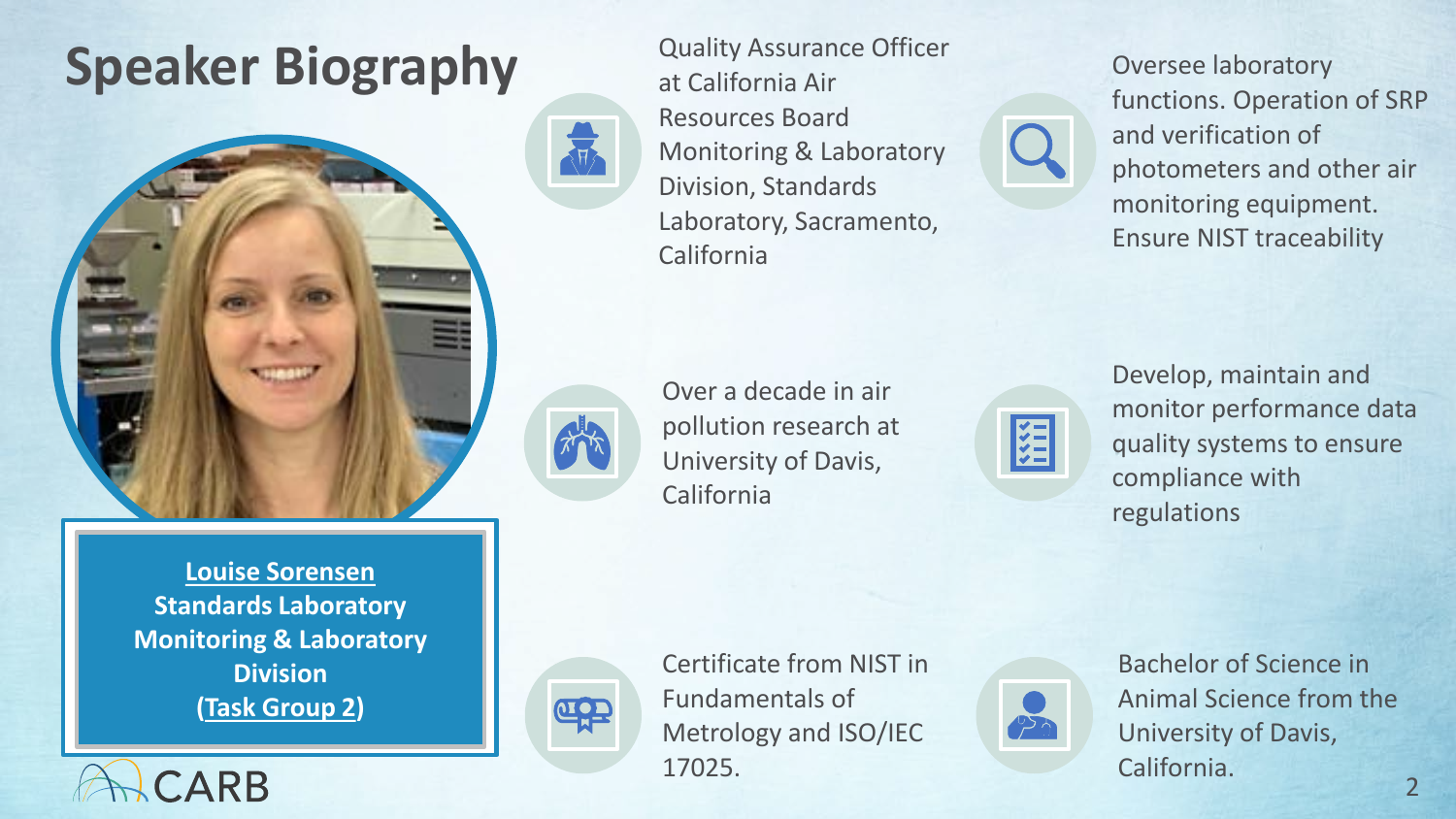## **CARB TEAM at Workshop**



**Monitoring & Laboratory Patrick Rainey Organics Laboratory Division (Task Group 3)**



**Monitoring & Laboratory | Council Air Quality Plannin Ranjit Bhullar Quality Assurance Division (Task Group 1)**



**Jin Xu Air Quality Analysis Air Quality Planning & Science Division (Task Group 4)**

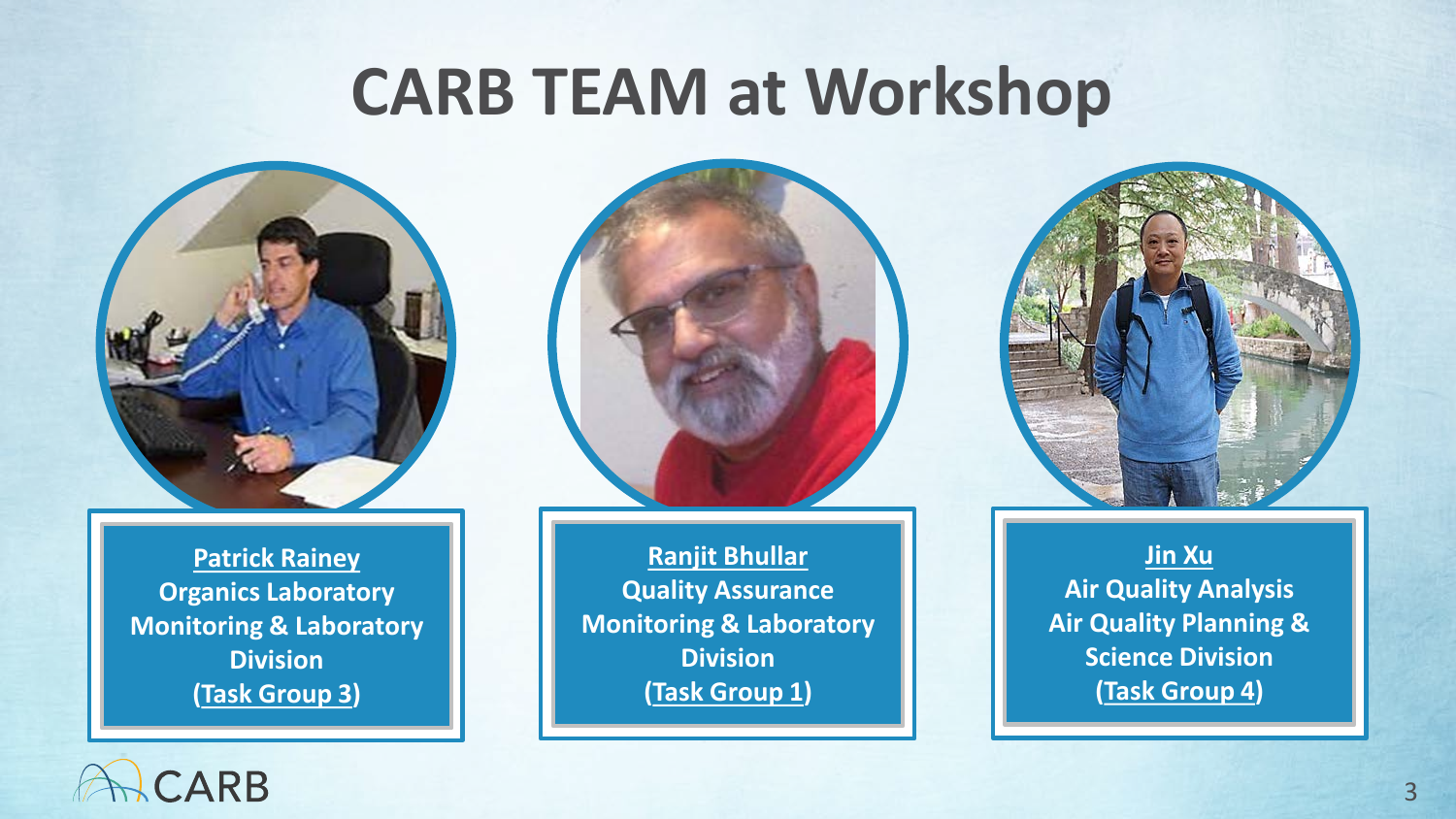## **Presentation Outline**

- History and Background
- California's Air Quality Framework and Progress
- California Air Monitoring Network
- Primary Quality Assurance Organization (PQAO)
- Standards Laboratory

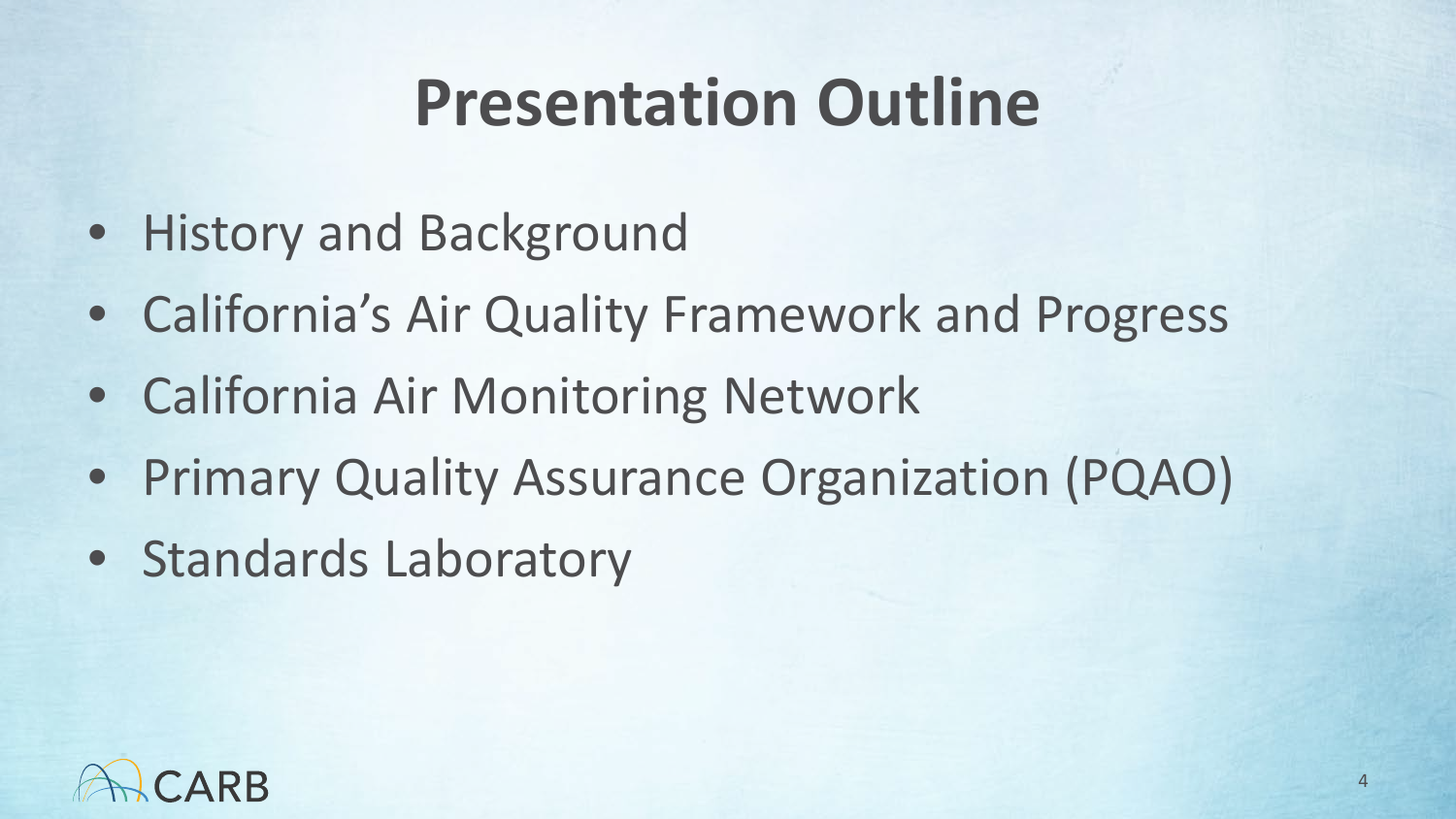# **History and Background**

- **California Air Resources Board (CARB) established in T19** authorized by Governor Ronald Reagan
	- Committing California to a unified, statewide approach to aggressively a the serious issue of air pollution in the state
- Federal Air Quality Act (1967)
	- Provided California the ability to set its own more stringent air quality rules due to California's unique geography, weather and expanding number of people and vehicles
- Federal Clean Air Act (1970)
	- o United States federal law designed to control air pollution on a national level
	- o United States' first and most influential modern environmental laws, and one of the most comprehensive air quality laws in the world
	- o Administered by U.S. Environmental Protection Agency (U.S. EPA), in coordination with state, local, and tribal governments
	- o Led to the formation of CARB Primary Quality Assurance Organization (PQAO)

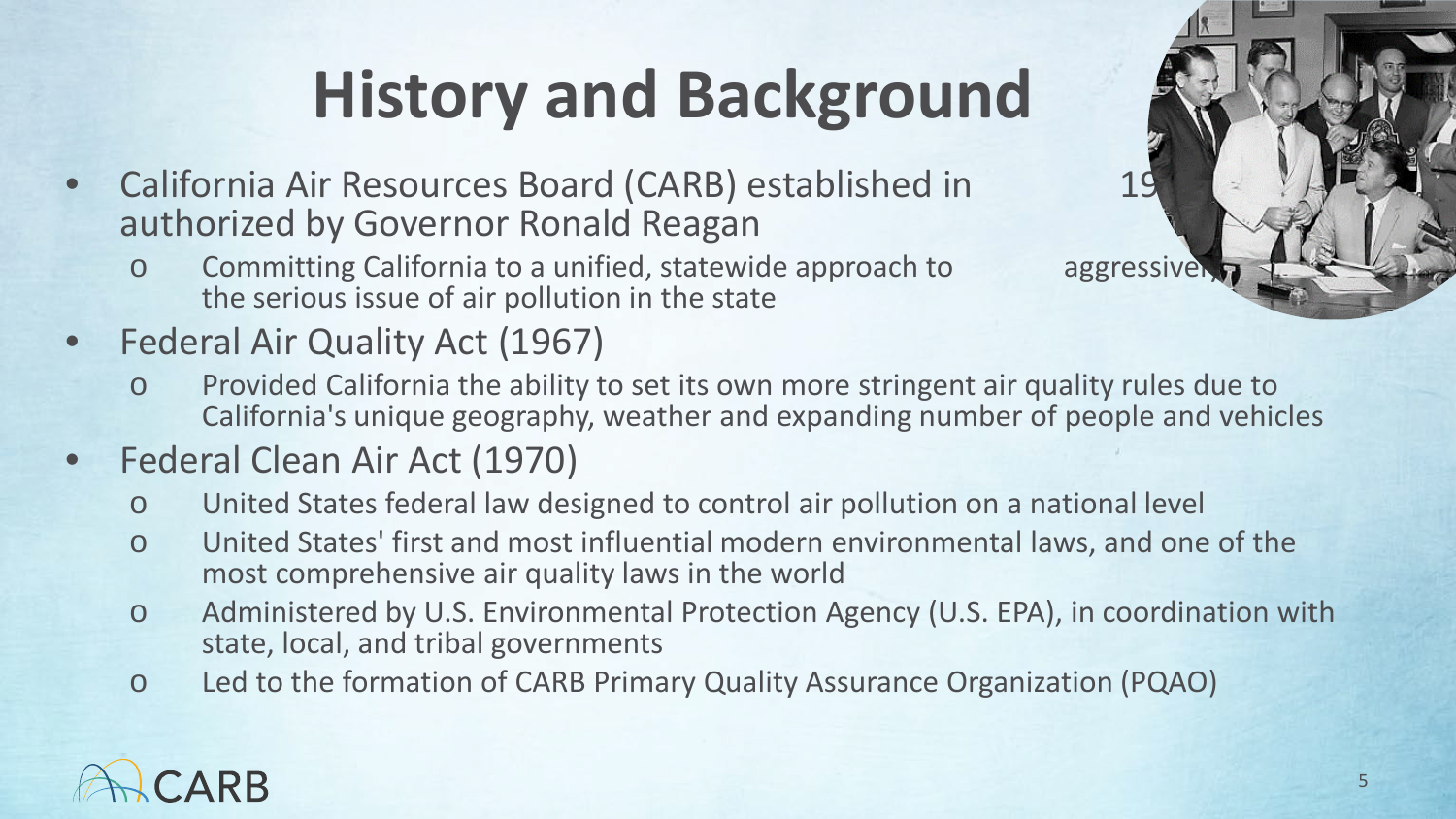# **California's Air Quality Framework**

- Large Population [16 million (1960) to 38 million today]
- Fanatic Car Culture [8 million (1960s) to 33 million registered vehicles today]
- Warm Climate & Wind Patterns
- Topography Mountain-to-deep-valley
- $5<sup>th</sup>$  Largest Economy in the World –<br>Emissions from trains, planes & ships

California wildfires since the beginning of August 2020



As of October 1<sup>st</sup> 2020, 4.4 million acres burned in California Almost half the size of Switzerland

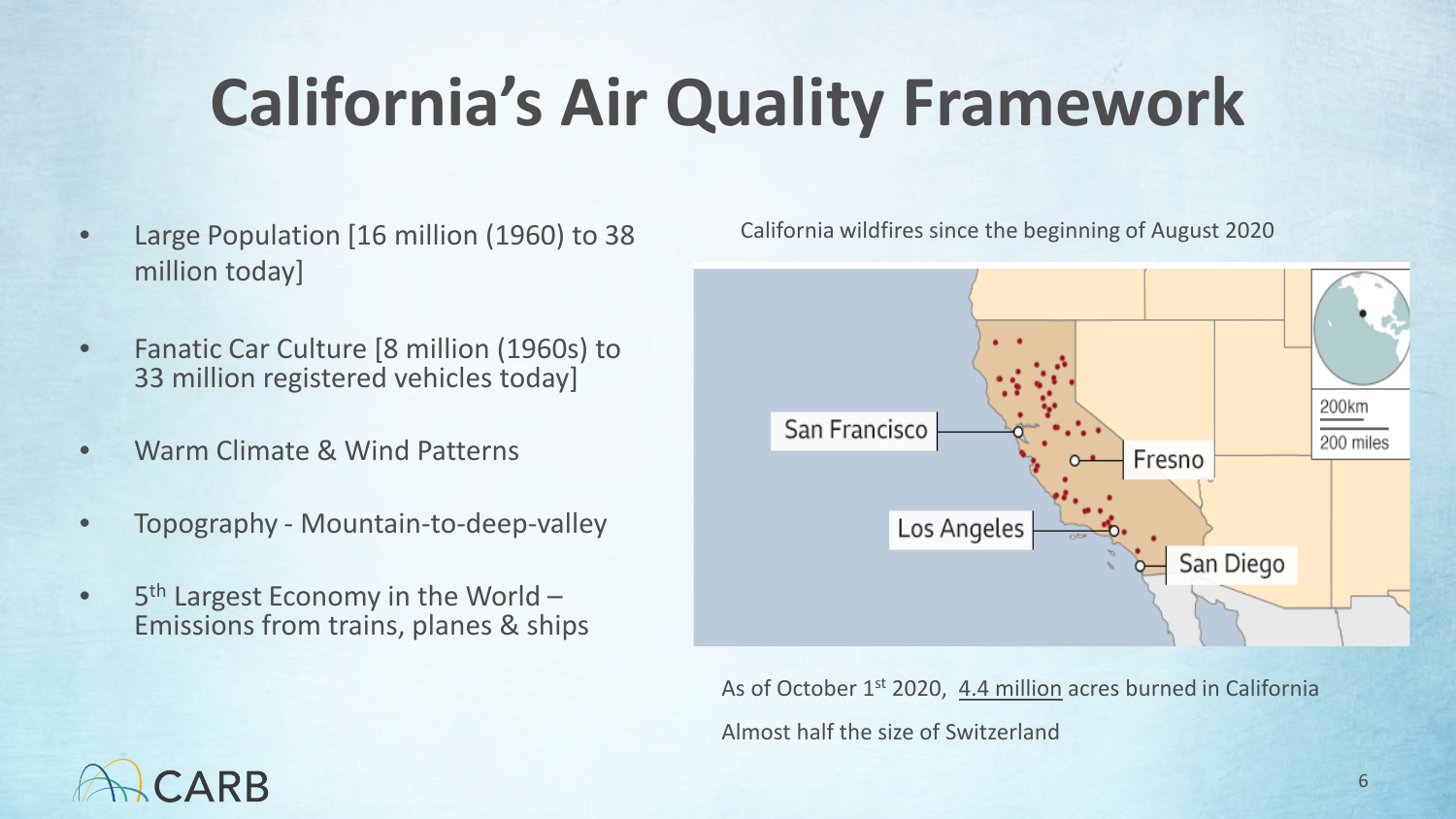## **California's Ozone Progress**



- Ozone levels decreased 78% since mid 1960's
- 10 of 11 nation's ozone nonattainment areas classified moderate or higher for the 0.070 ppm national ambient air quality standard
- 8 of the top 10 cities in United States with the highest ozone

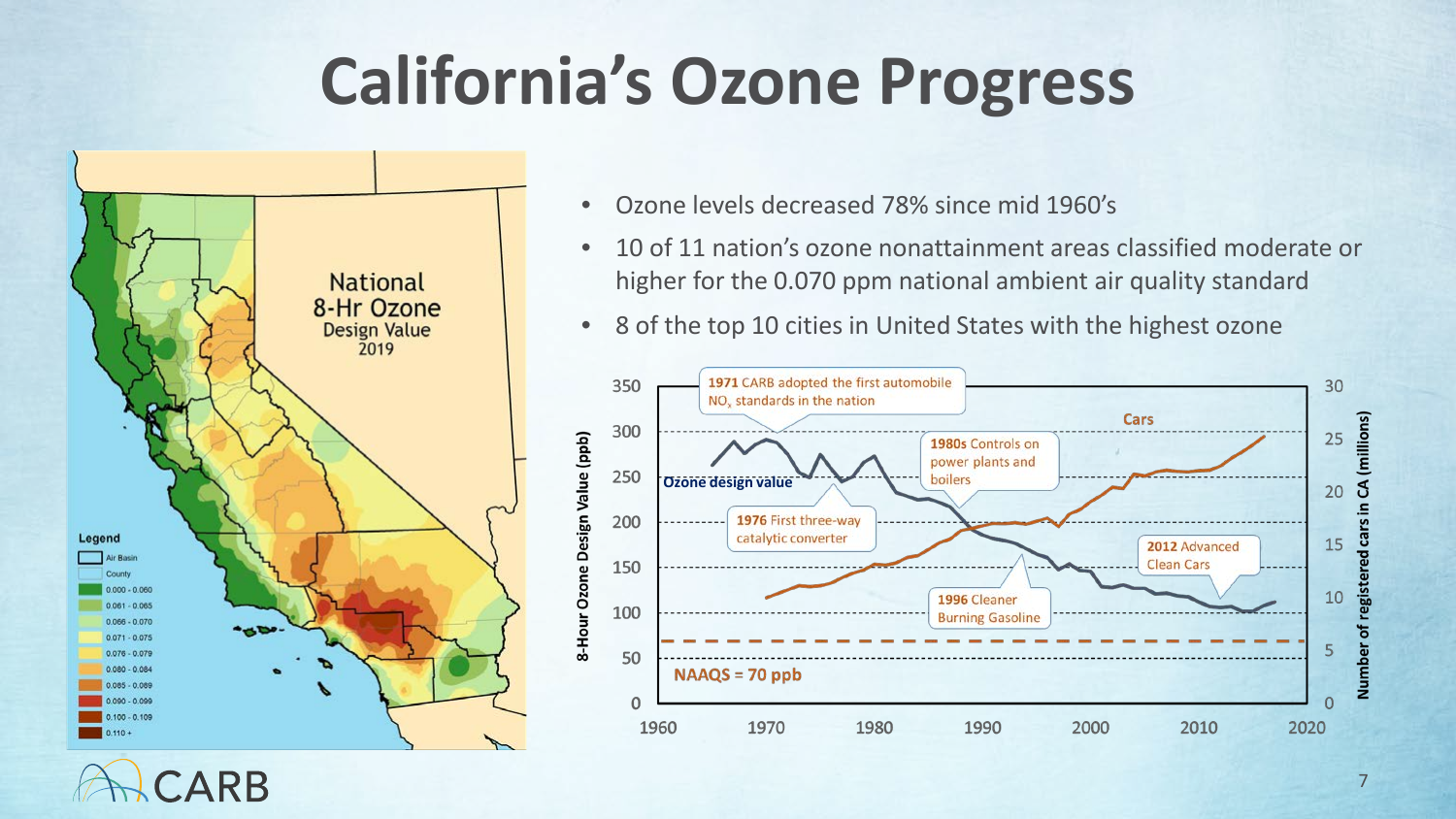## **Clean Air for All**



Los Angeles 1960s



**CARB** 

Los Angeles 1998



California 2035

Los Angeles 2020

 $\sqrt{2}$ 





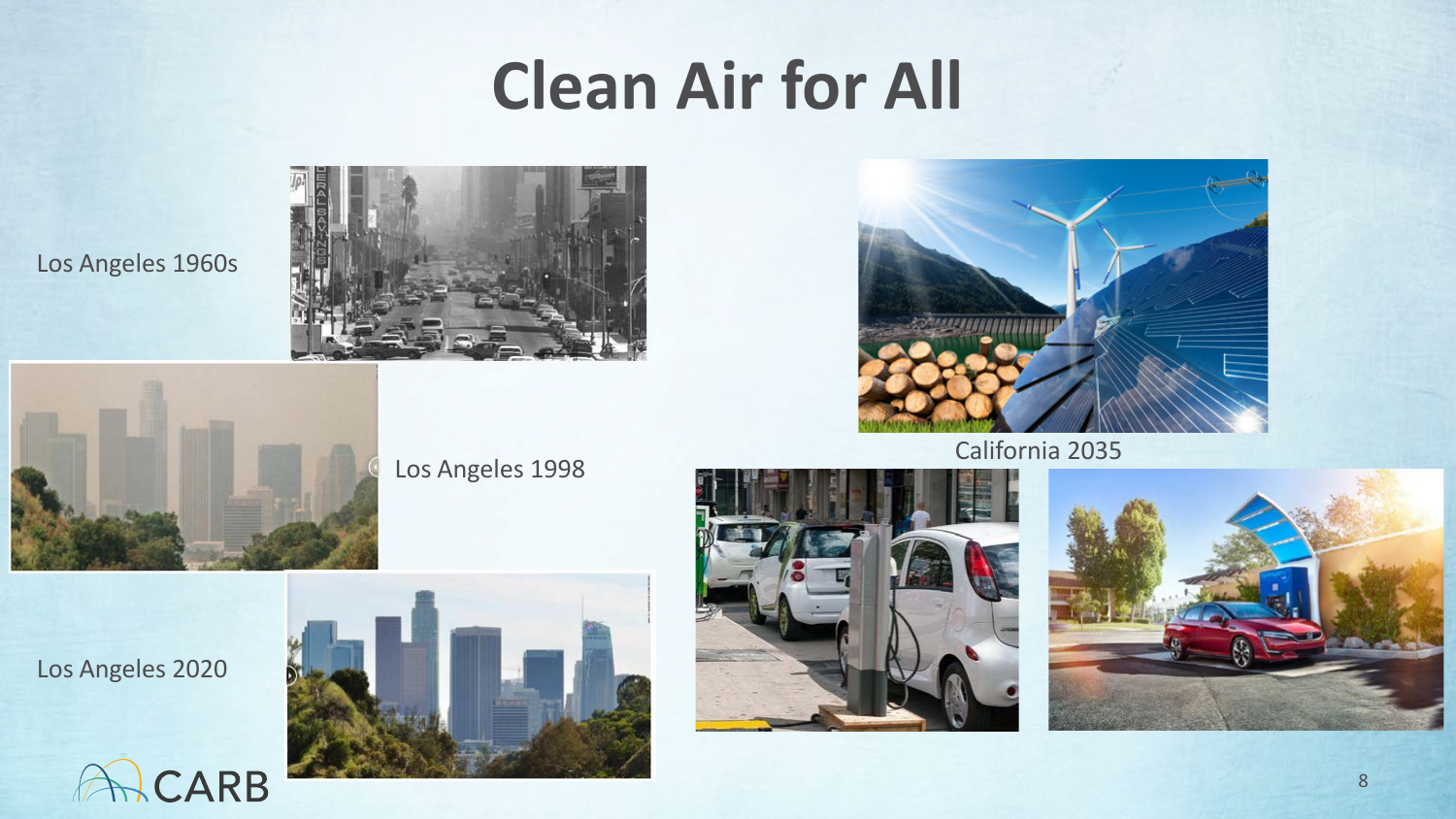## **Air Quality Management Multiple Organizations Play a Role**

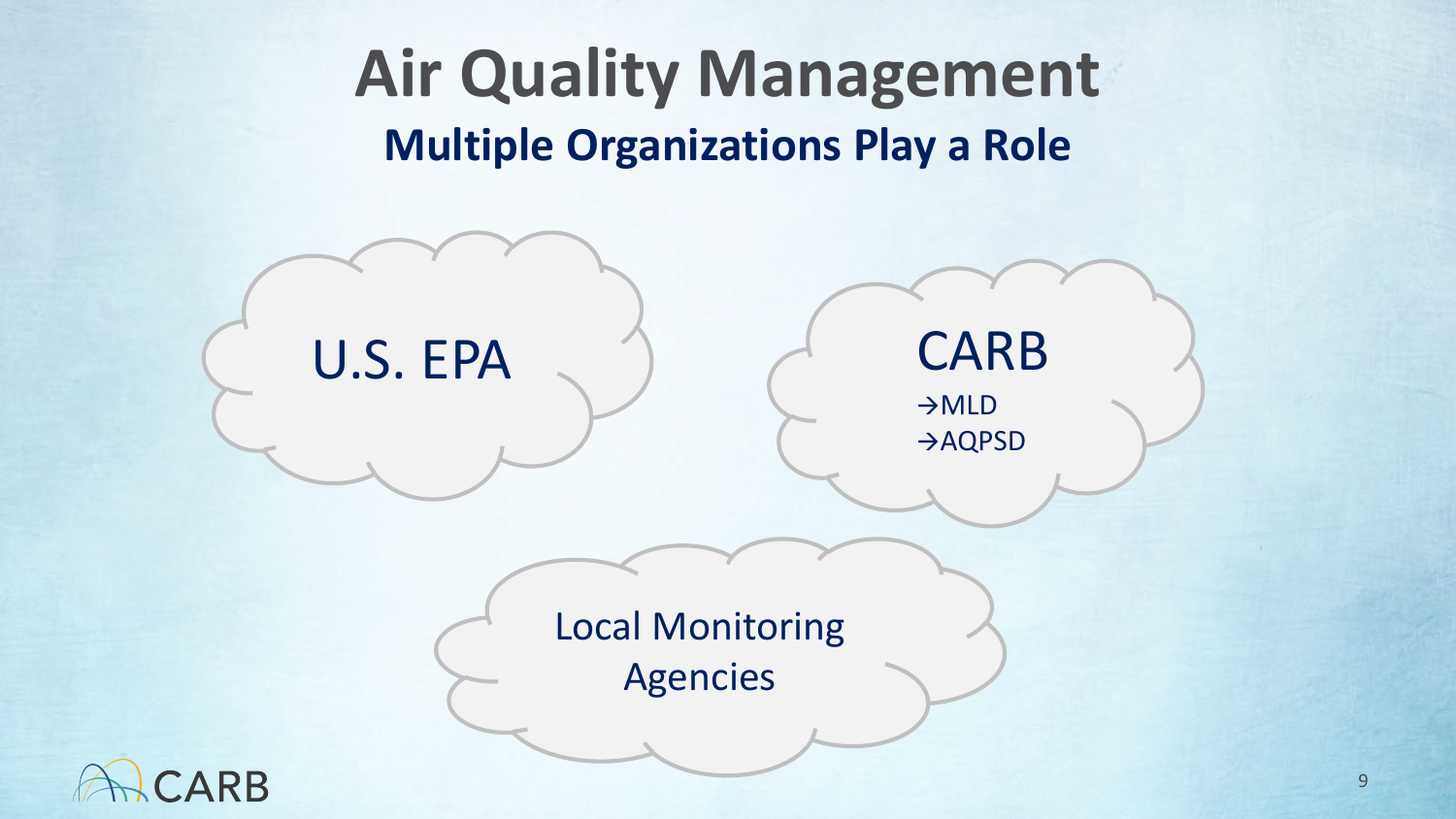# **California's Air Monitoring Network**

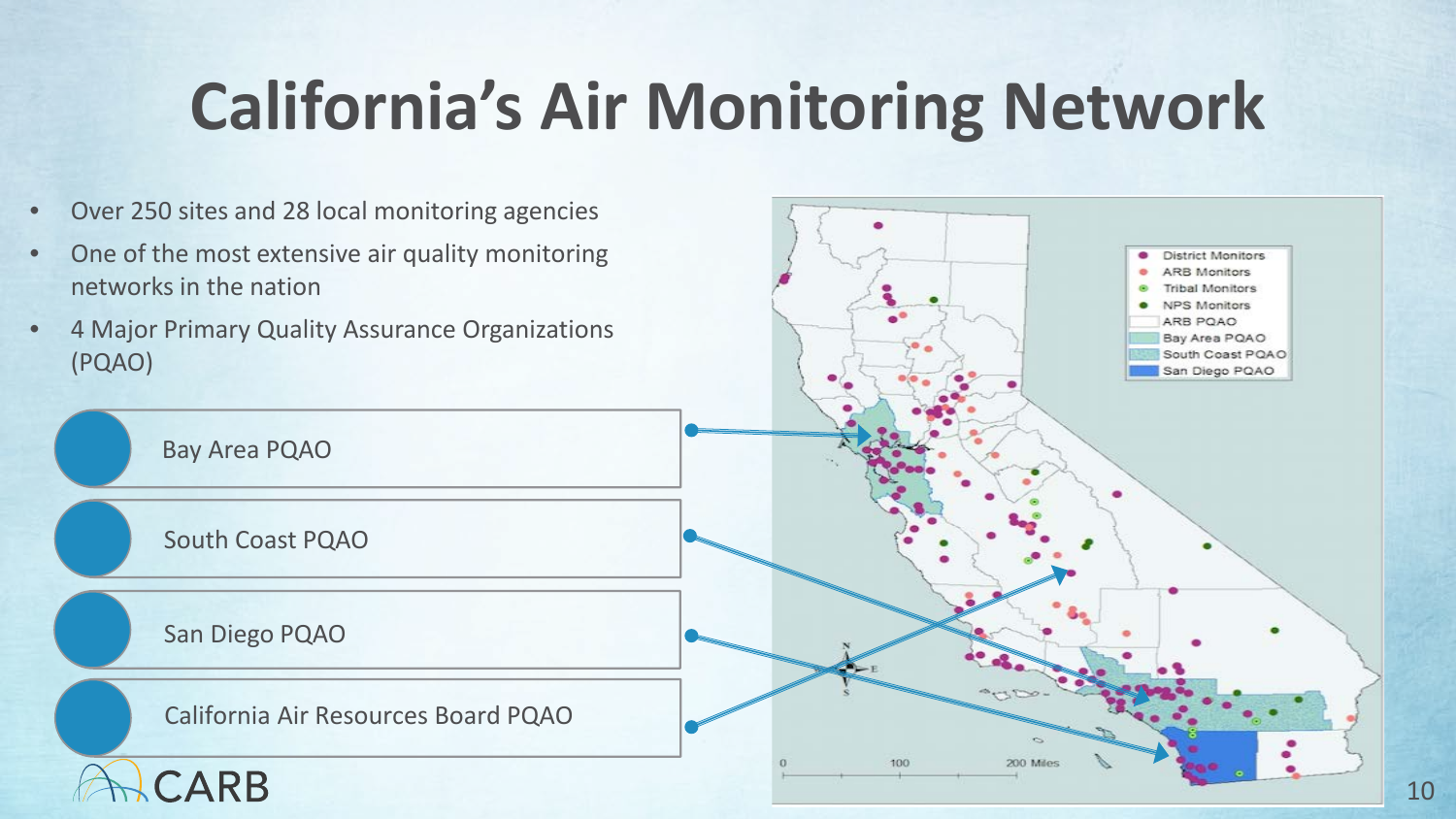#### **About Primary Quality Assurance Organizations**



Organization responsible for a network monitoring the same pollutants

Centralized Quality Assurance

Data Collection: Consistent, Defensible, High Quality and Traceable

Each PQAO is responsible for:

- Operating the air monitoring network and performing laboratory analysis
- Managing a Quality Assurance Program
- Providing ambient air and QC/QA data to U.S. EPA's Air Quality System (AQS) database
- Meeting data quality objectives to define the nature and severity of pollution in California, determine attainment status with federal standards, identify pollution trends, support agricultural burn forecasting, and develop air models and emission inventories

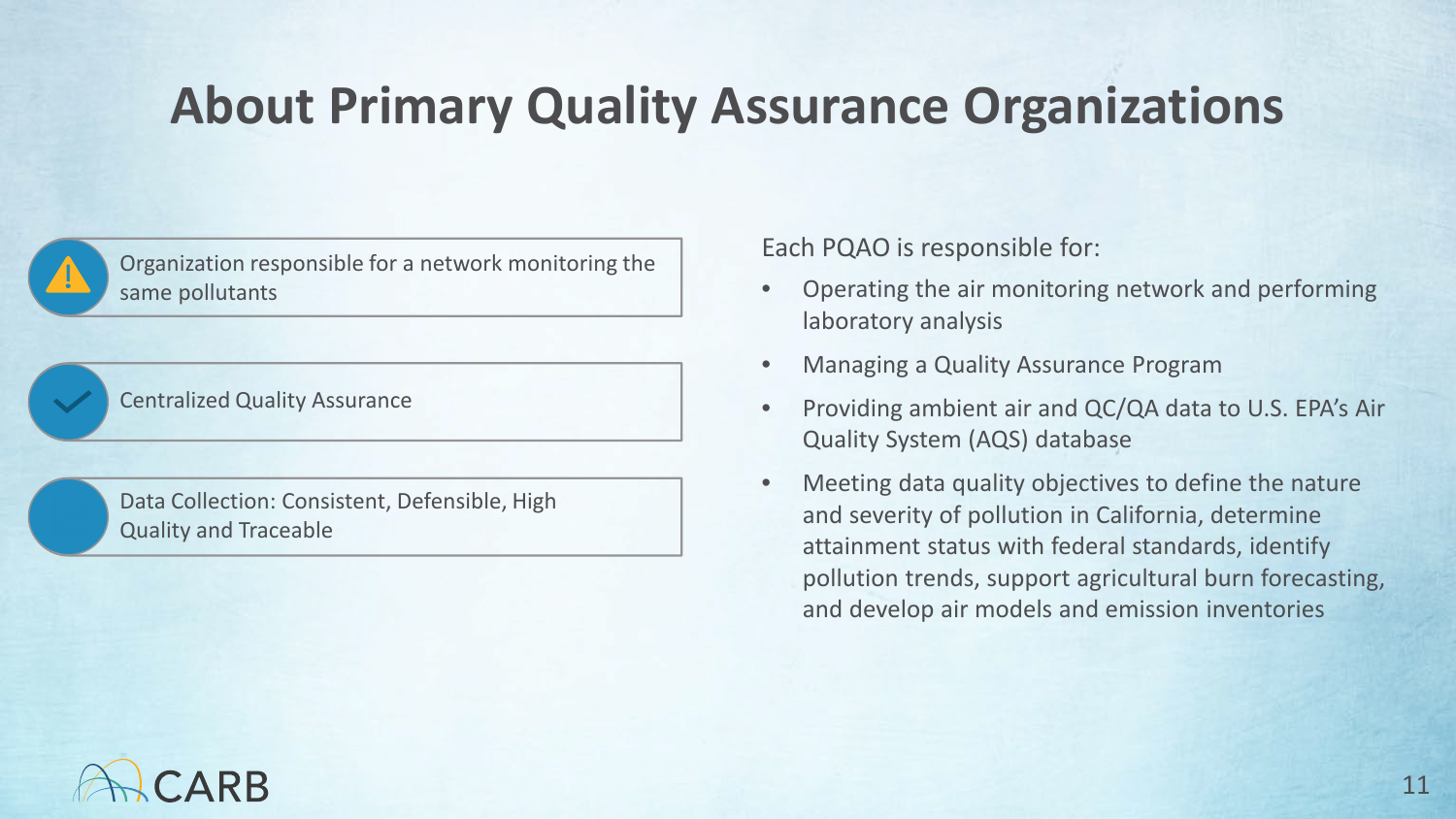## **Centralized PQAO with Shared Resources**



Formalized roles and responsibilities, to collect consistent and reliable ambient air quality data

Documents are individualized for each monitoring organization

"Living" documents may change as CARB or monitoring organization responsibilities change

Collaboratively addresses five common factors

Ā.

222

图

12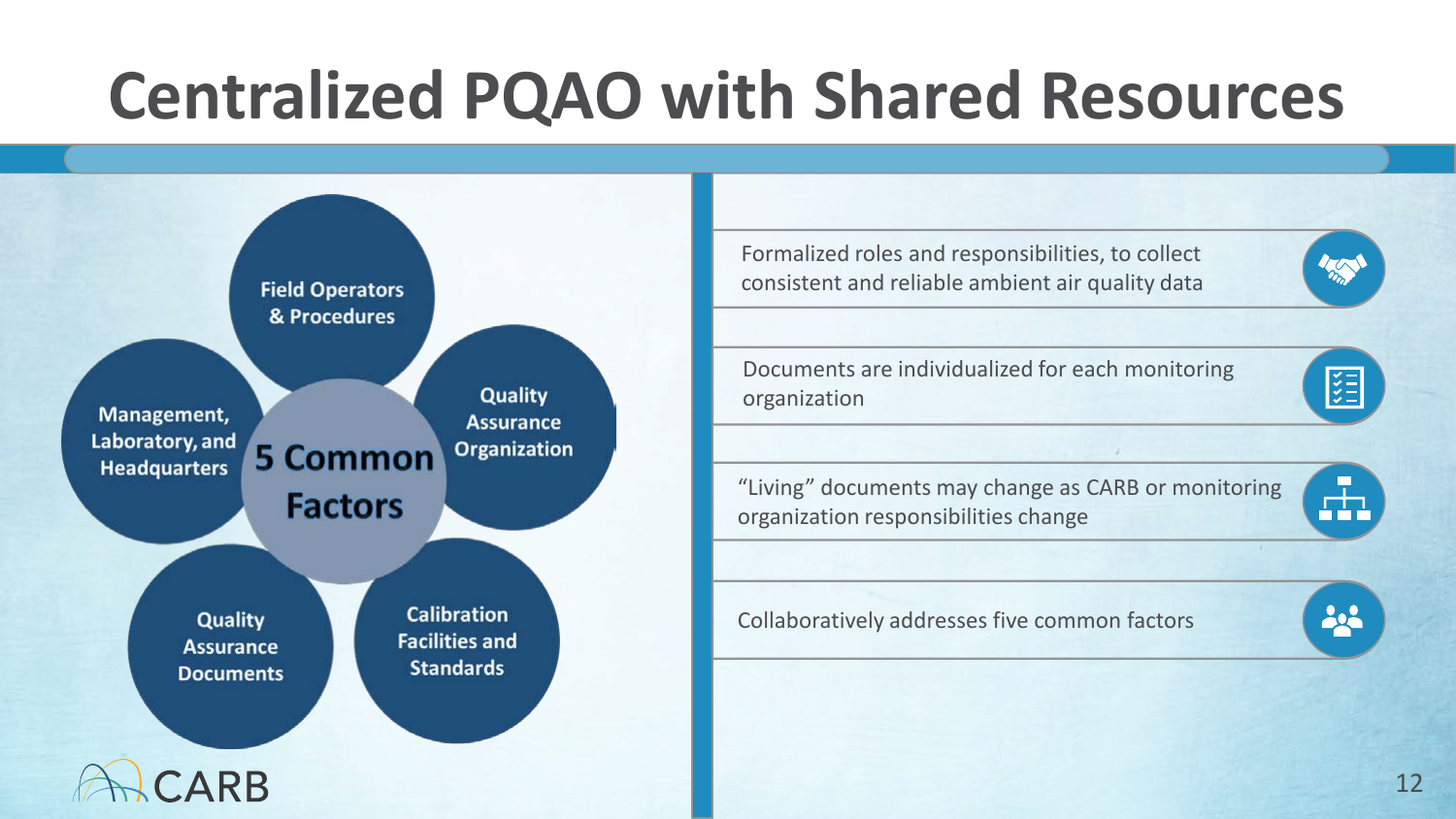## **Roles and Responsibilities Example**

**Oversight by a common quality assurance organization**

#### **CARB**

Conduct performance and technical system audits

Issue Air Quality Data Action (AQDA) forms

Maintain Corrective Action Notification (CAN) database

Provide procedures/criteria for data validation

#### **Monitoring Organization**

Participate in performance and technical system audits Resolve AQDAs Utilize CAN database or approved alternative Utilize CARB procedures/criteria for data validation or approved alternative

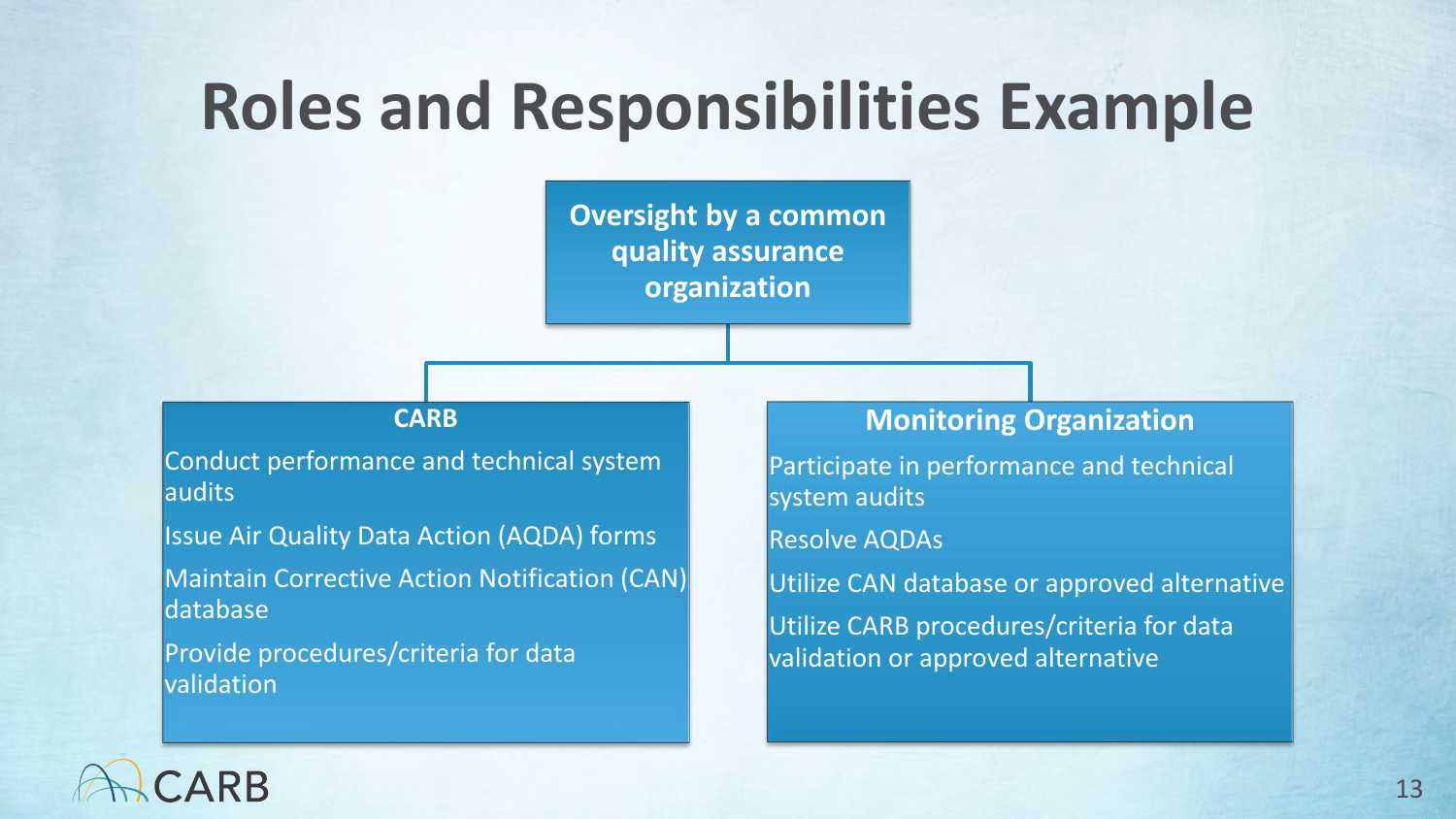## **Challenges**

Large Number of Monitoring Organizations

Expansive Geographical Area

Varying Resources Amongst Monitoring Organizations

Previous Independence of Monitoring **Organizations** 



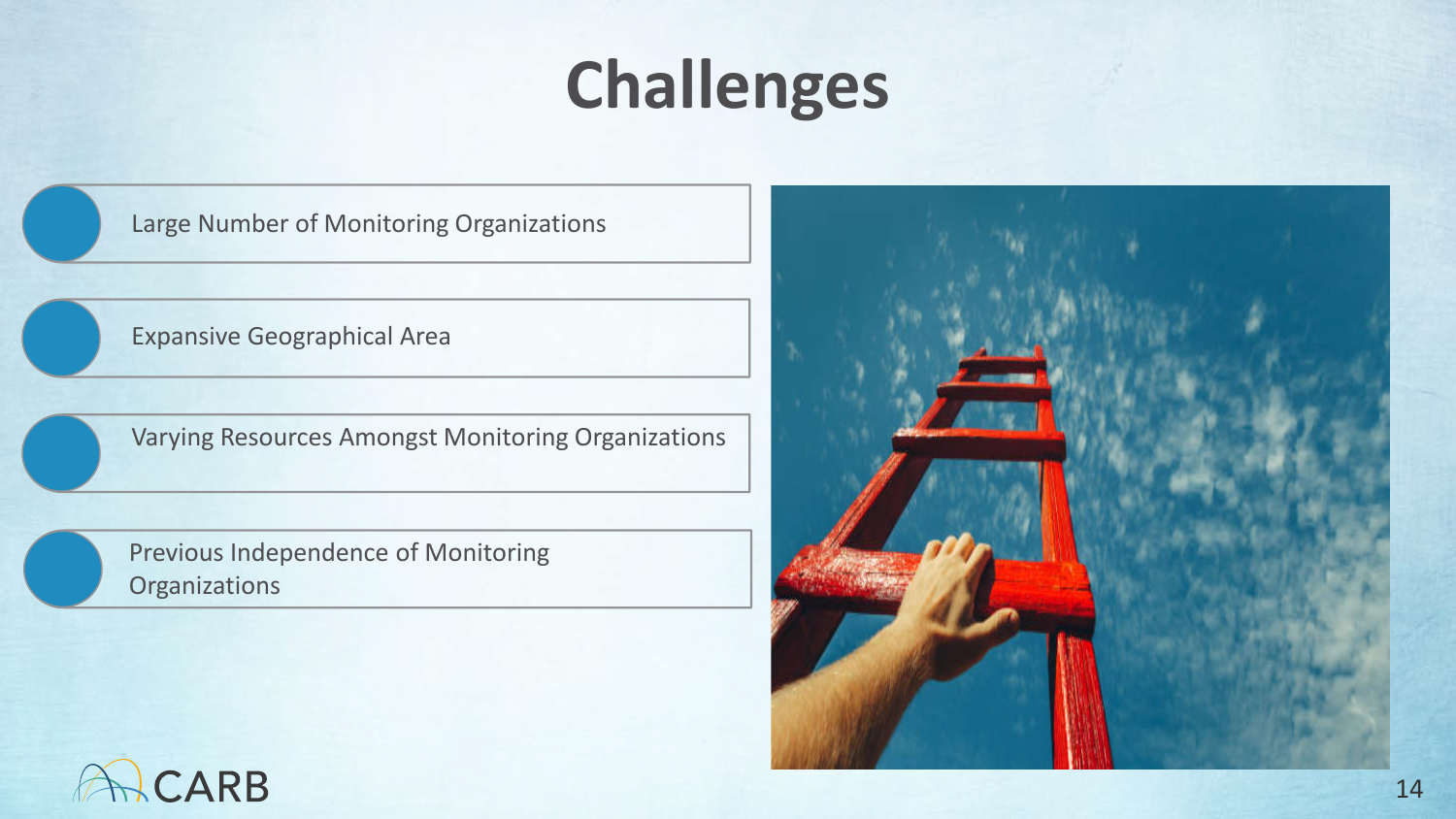## **Benefits**

Reduction in Quality Assurance Efforts when Multiple Organizations Work as One PQAO



• Reduced audits

• Co-location



Ш

Cooperation and Sharing of Expertise among Monitoring Organizations

Data Consistency & Traceability



Standardized Documentation

- Greater consistency
- Reduced workload in creation and review of QA documents

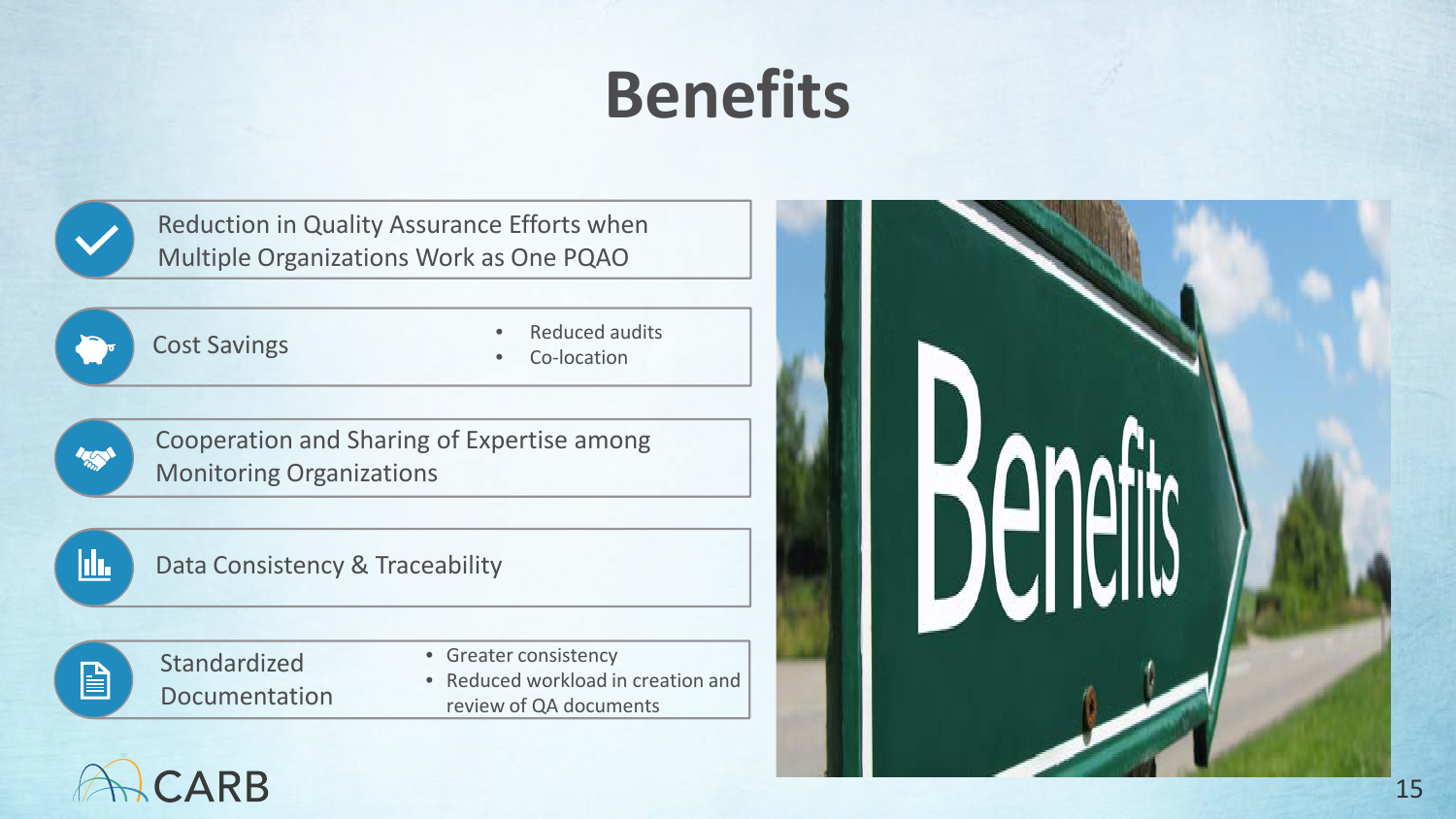

### **Standards Laboratory**

- One of the 5 common factors Common Calibration Facility and Standards
- Runs SRP #4
- Supports the western United States region: Alaska, Washington, Oregon, Hawaii, California, Mexico, Idaho, Nevada, Arizona